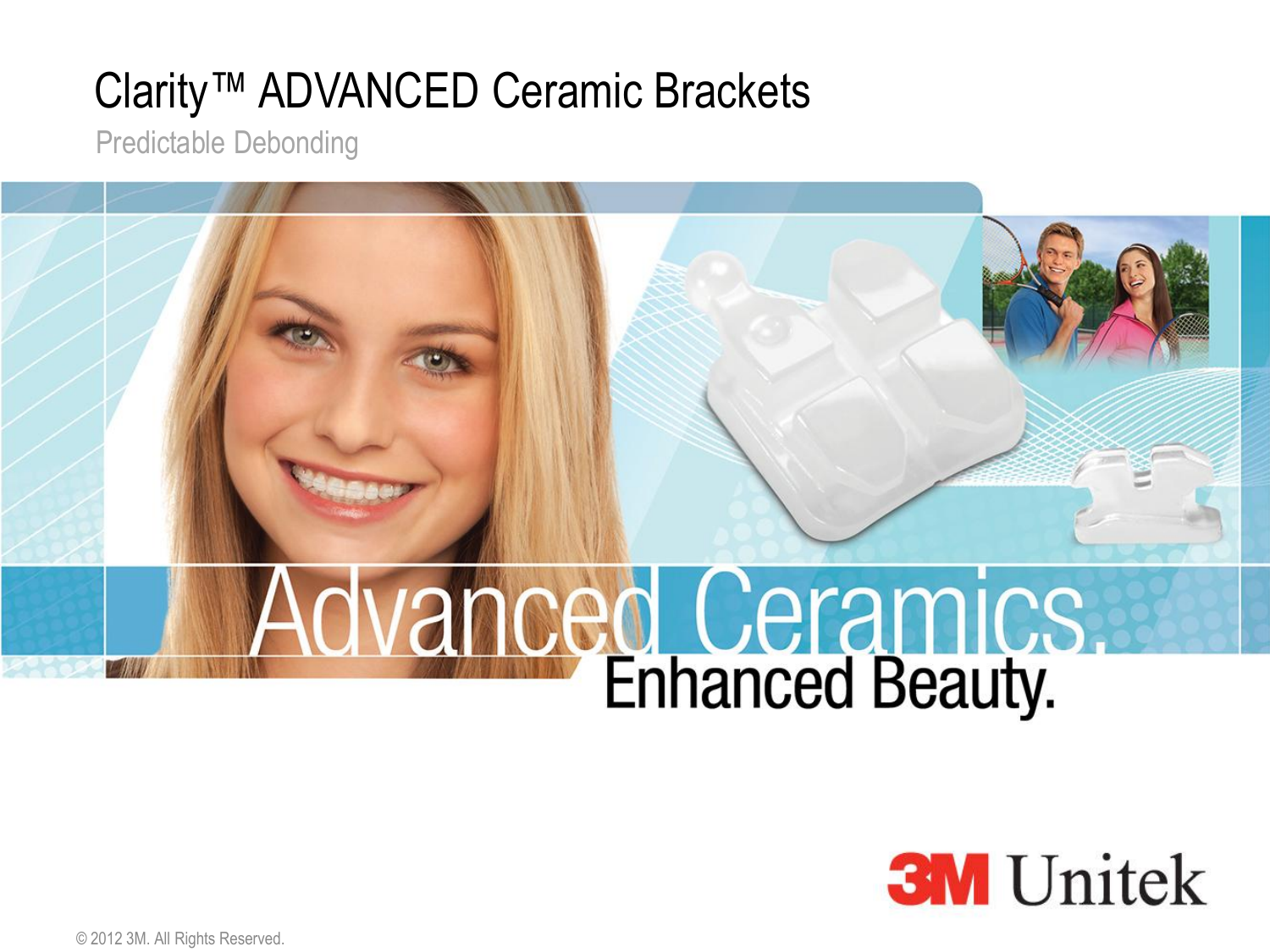Predictable Debonding of Clarity™ ADVANCED Ceramic Brackets with the recommended Unitek™ Self-Ligating Bracket Debonding Instrument







Figure 1: Squeeze debond procedure on archwire (a) position of tool and (b, c) rocking motion.



The Unitek™ Self-Ligating Bracket Debonding Instrument (REF 804-170) is recommended for debonding Clarity ADVANCED Ceramic Brackets.

- On the archwire instrument fits around archwire with the archwire slot (A) and bracket gripping shelf (D).
- Off the archwire instrument holds both halves of bracket with Nitinol insert (C)

### Figure 1

It is recommended to debond Clarity™ ADVANCED Ceramic Brackets **on the archwire.**

### Figure 2

Single Clarity ADVANCED Ceramic Brackets may be debonded **off the archwire.**



- A : Archwire slot
- B : Screw holding Nitinol insert in place
- C : Nitinol insert
- D : Bracket gripping shelf